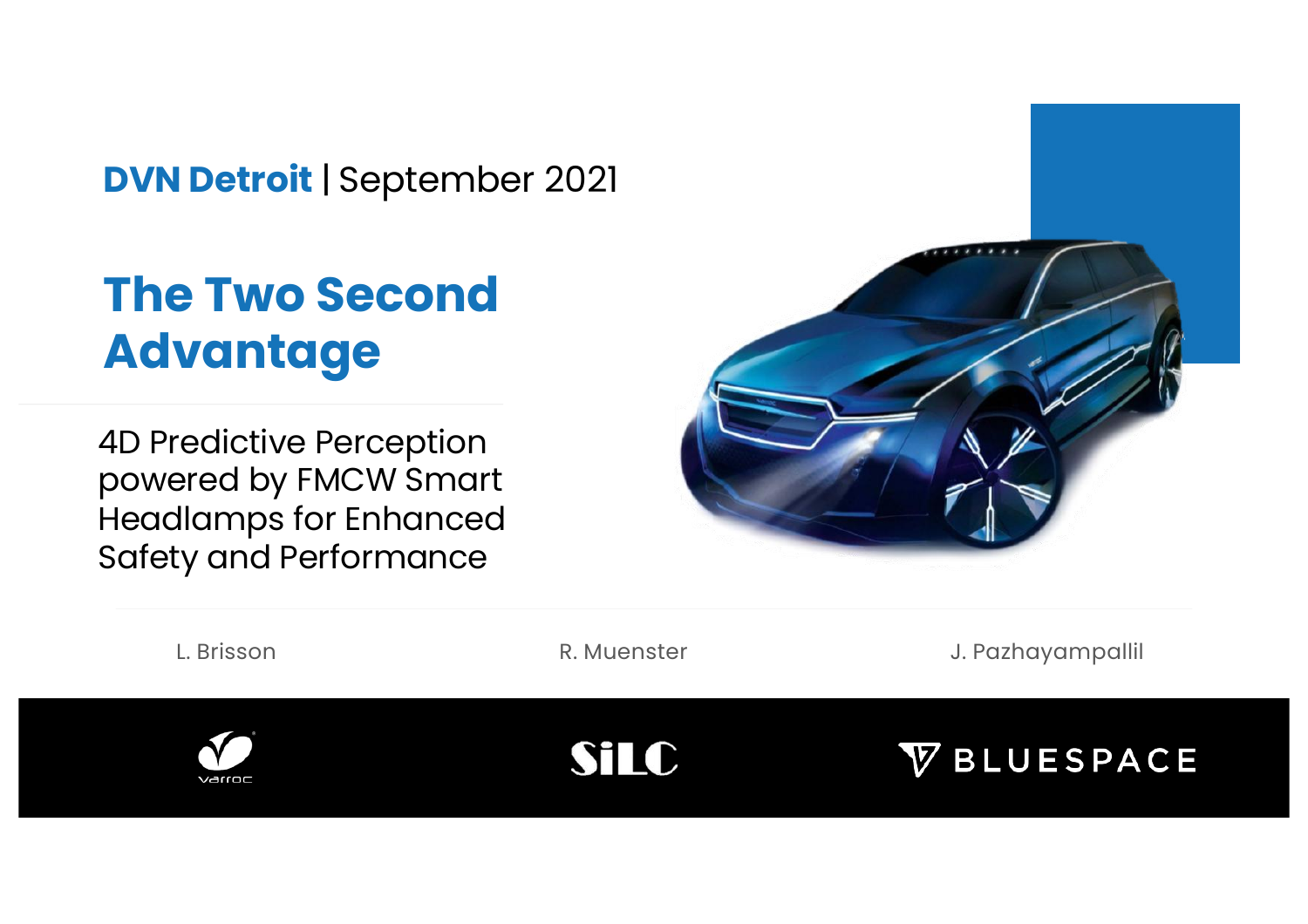# **Agenda**





####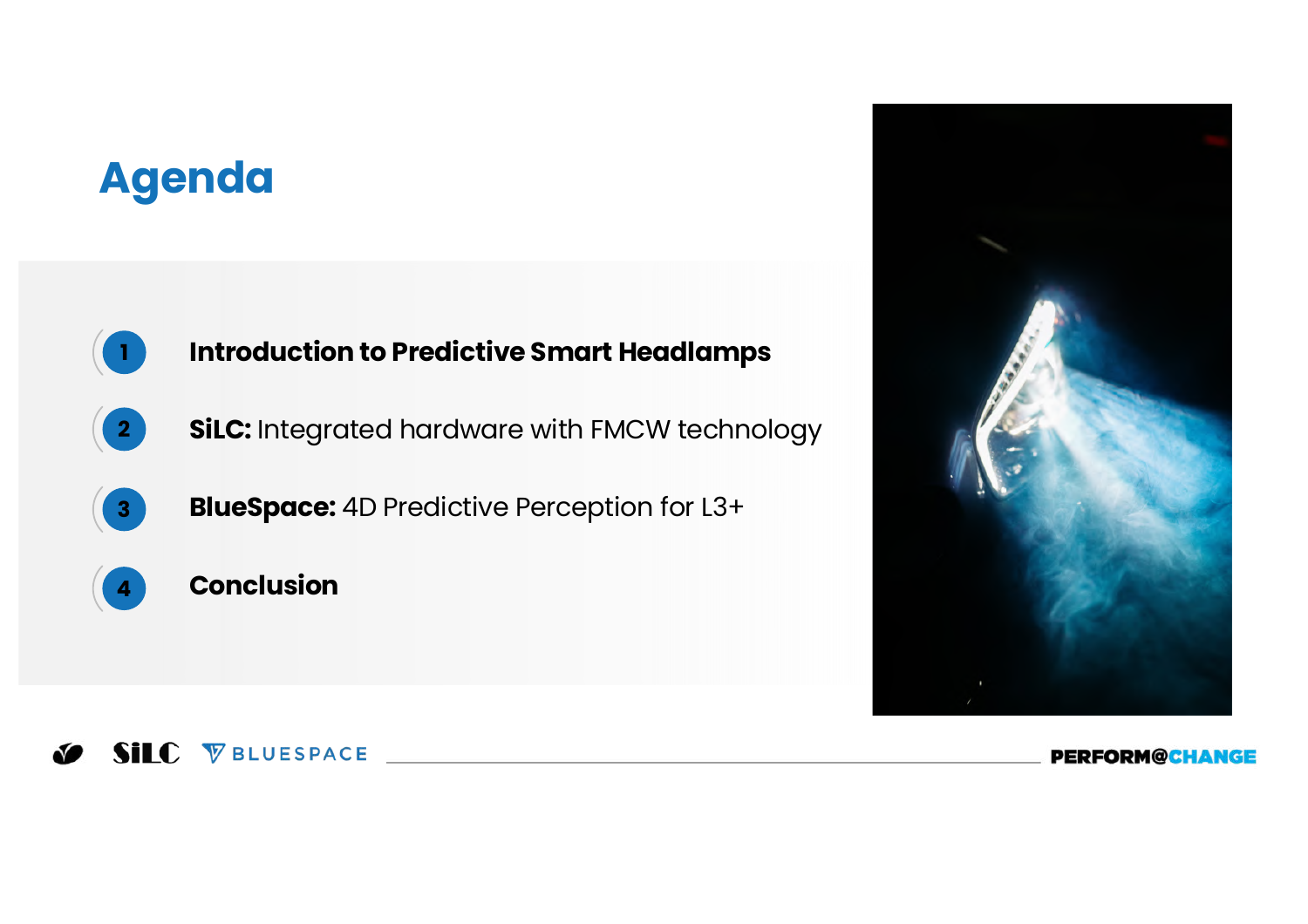### **Predictive smart headlamp to power safer driving**



SILC **VBLUESPACE** 



**September 2021**

- Presented benefits and challenges of FMCW Lidar integration into headlamp project during DVN Shanghai
- Since then, have added cutting-edge software to provide a complete smart headlamp system with predictive perception
- Adding BlueSpace.ai's software provides a never-beforeseen solution for autonomy

#### c **What we will reveal today**

- What can be made possible with Varroc's headlamp, SiLC's FMCW lidar, and BlueSpace's software all in one
- Allows AVs to truly scale to all locations, for all objects day or night
- Videos will showcase 4D Predictive Perception software in action on public roads, driving at night-time.



# STO VBLUESPACE

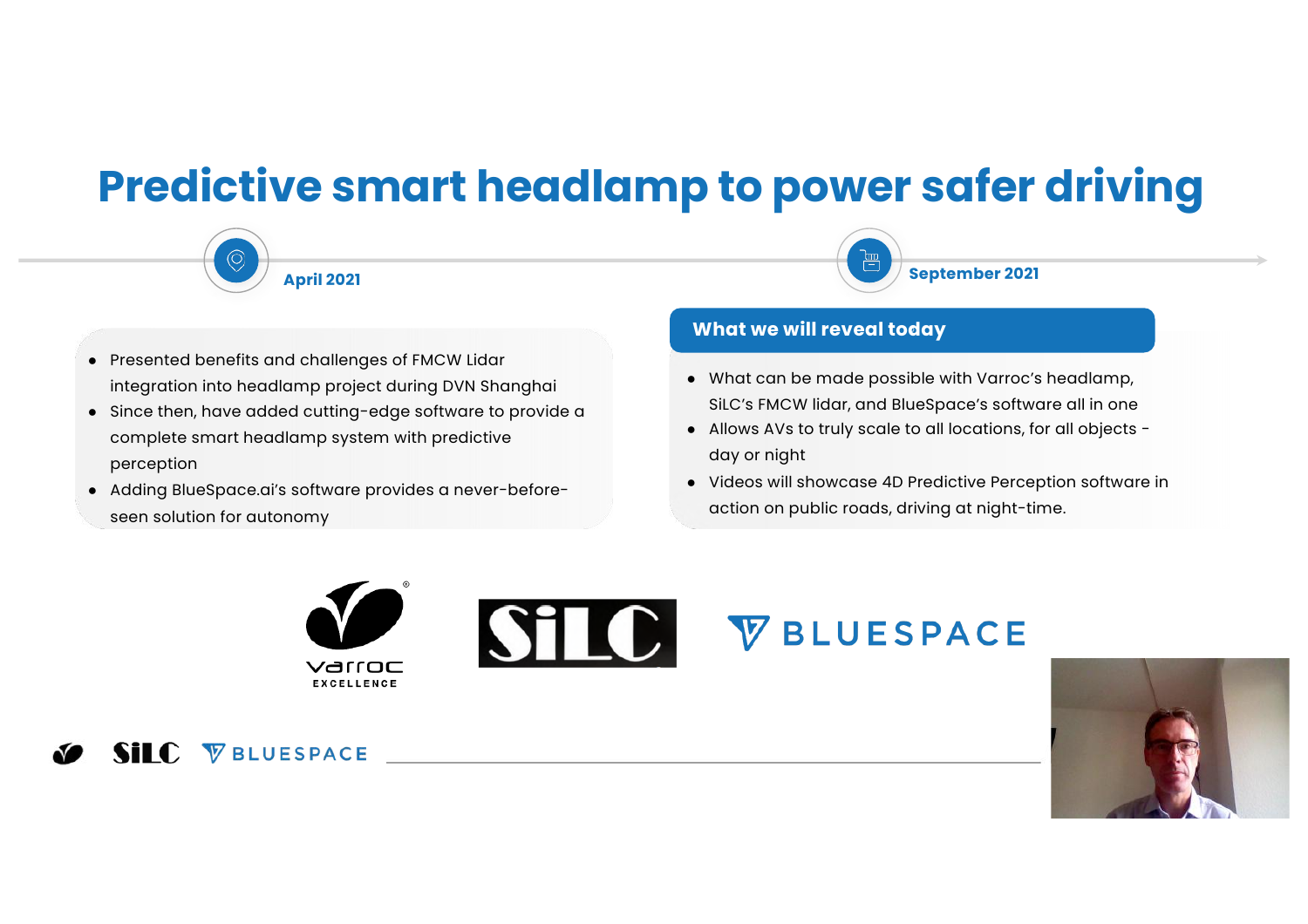#### **SiLC Introduction**

# SiLC

#### **Overview**

- Mission: To enable market transition to coherent 3D sensing technology across a broad range of applications
- Established 2018
- HQ Monrovia, CA

**SILC VBLUESPACE** 

• 40 people





#### **Technology**

- 25+ year heritage in Silicon Photonics
- Proprietary silicon photonics integration platform with 10-100x better performance than competitors
- Coherent Imaging platform with best performance and widest range of data (depth, motion, polarization …)
- Proven technology and well-established highvolume manufacturing
- Only player that can integrate all photonics components needed for FMCW in a single chip

#### **PERFORM@CHANGE**

All rights reserved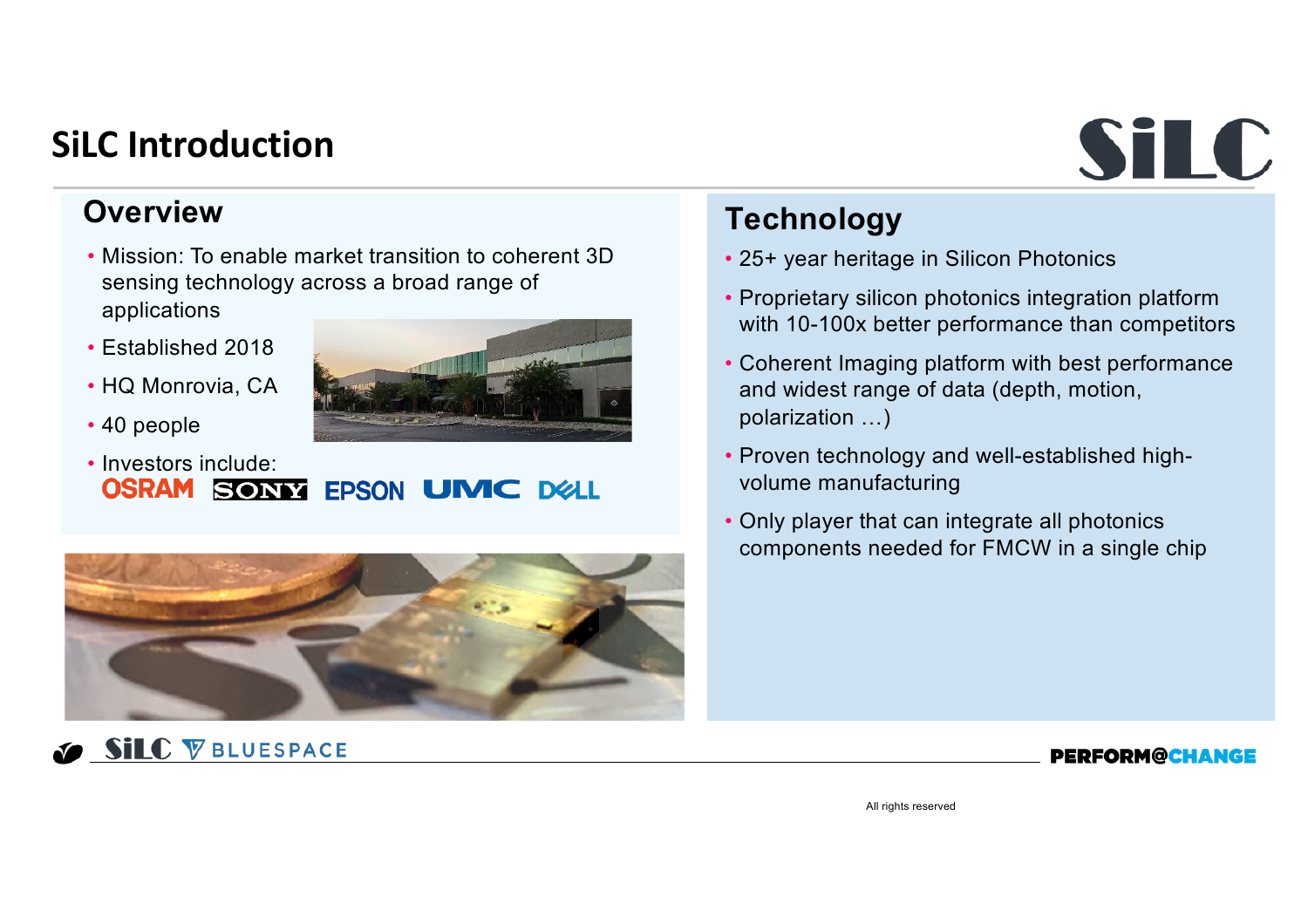#### **Key Features of SiLC's Smart Vision**

# SiLC

- Works in any lighting condition (integrated light source)
- Interference, hack immune and eye safe (1550nm)
- Long range and high resolution enable early identification of objects and analysis of shape and form
- Polarization and wavelength information facilitates material identification and surface analysis
- Precise velocity enables rapid threat detection and analysis of motion (micro-doppler) for object classification
- Color fusion





All rights reserved 5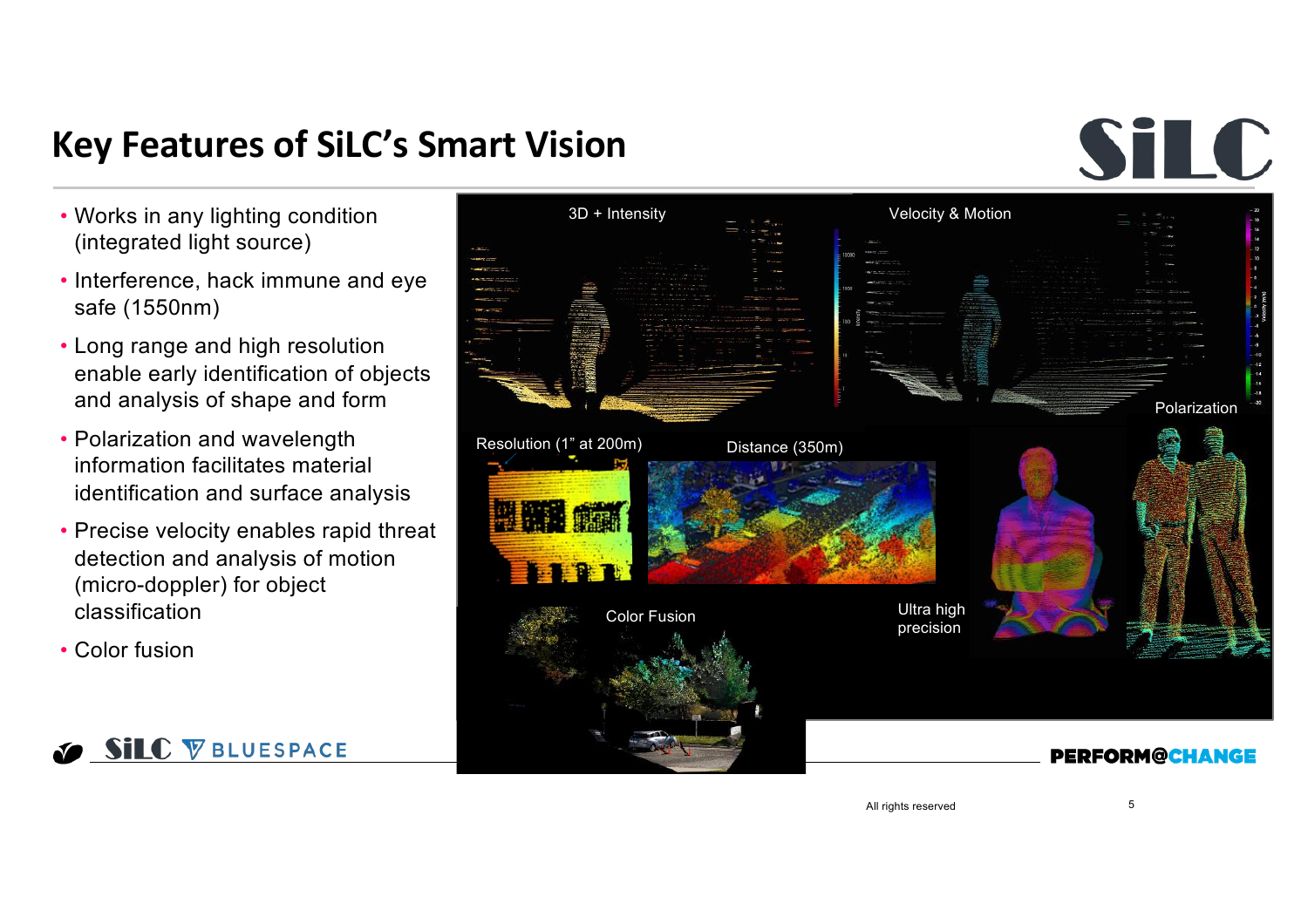# **Bluespace: Perception Without Boundaries**



#### **4D PREDICTIVE PERCEPTION FOR ALL AUTONOMY**

- Measurement, not inference based approach
- Full motion measurement of all objects
- Scalable, ready to deploy solution



#### **OUR TEAM**

Sil C **VBLUESPACE** 

- AV industry veterans
- Experience working at AV companies, OEMs, and top AV research institutions
- Launched successful passenger-carrying services in California, Texas and Florida.





 $\overline{\mathbf{v}}$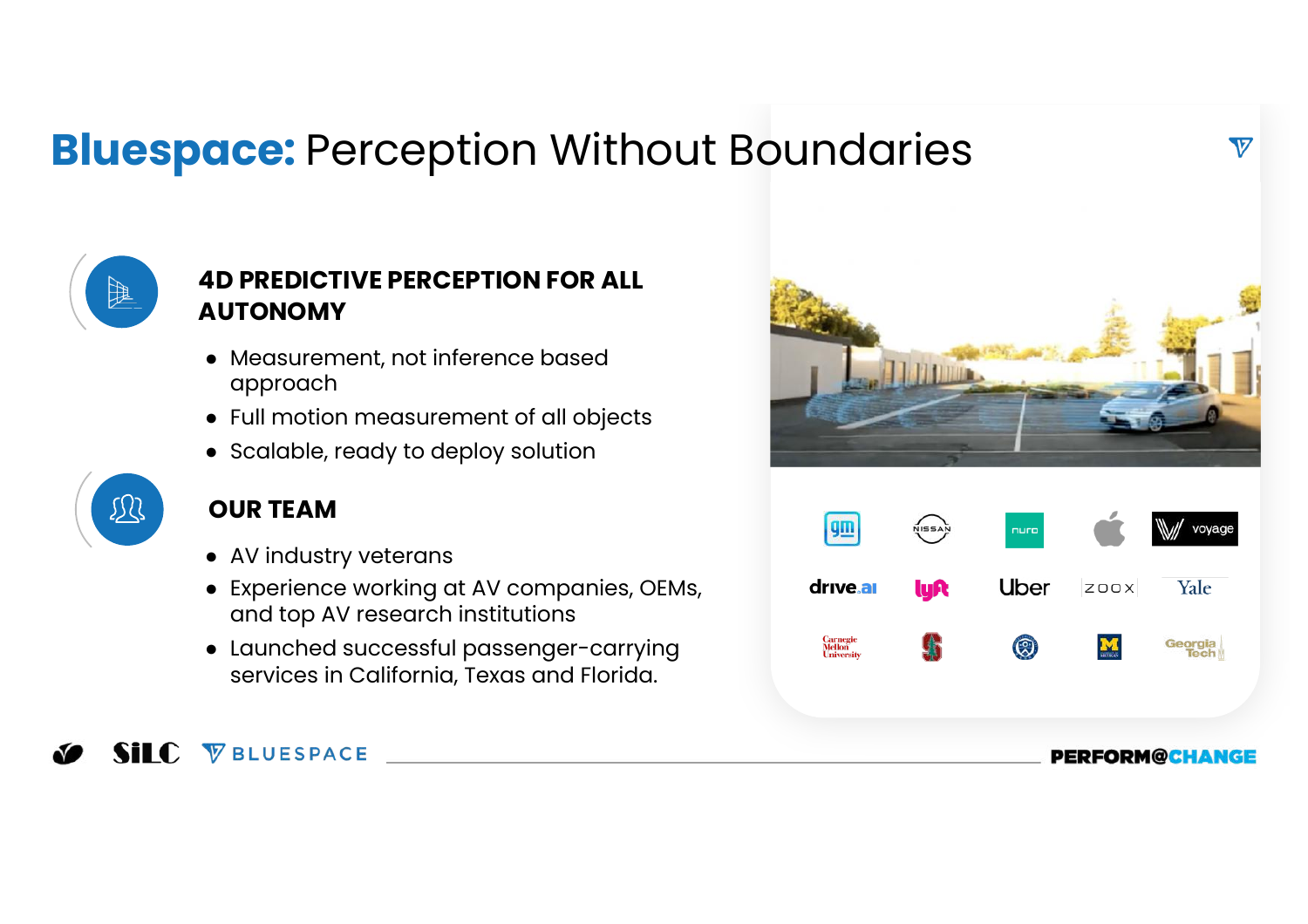#### **Smart Headlight** Detects and Predicts Motion **4D LiDAR on a chip** 2018 **Smart Headlights**  (Headlights + LiDAR **3D LiDAR**  +Perception SW) **spinner** 2005 2021 **Camera Regular vision headlights** 2000s 1900s **SILC** *VBLUESPACE*

N.

 $\overline{\mathbf{v}}$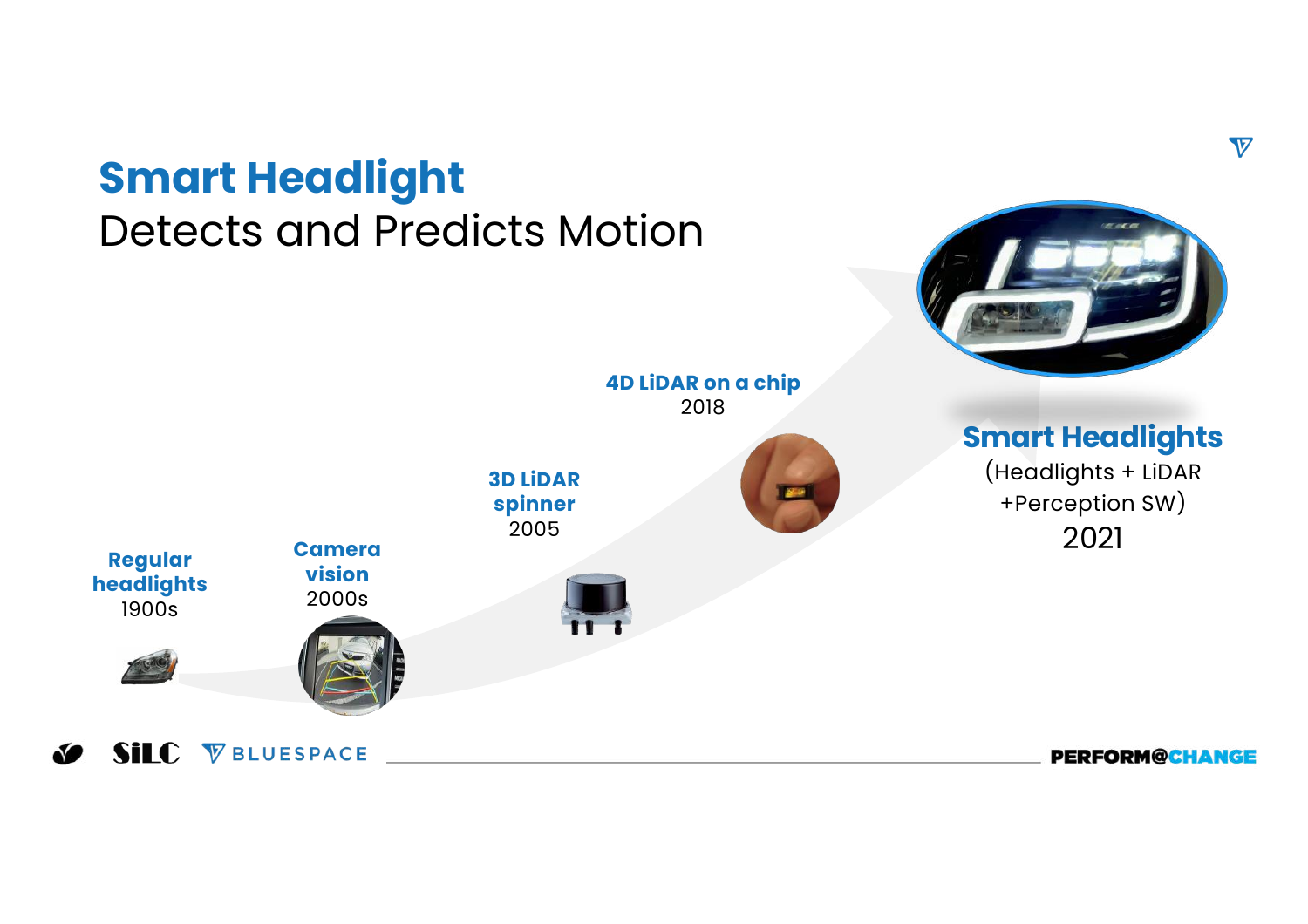# **A truly scalable** solution for ADAS/AD



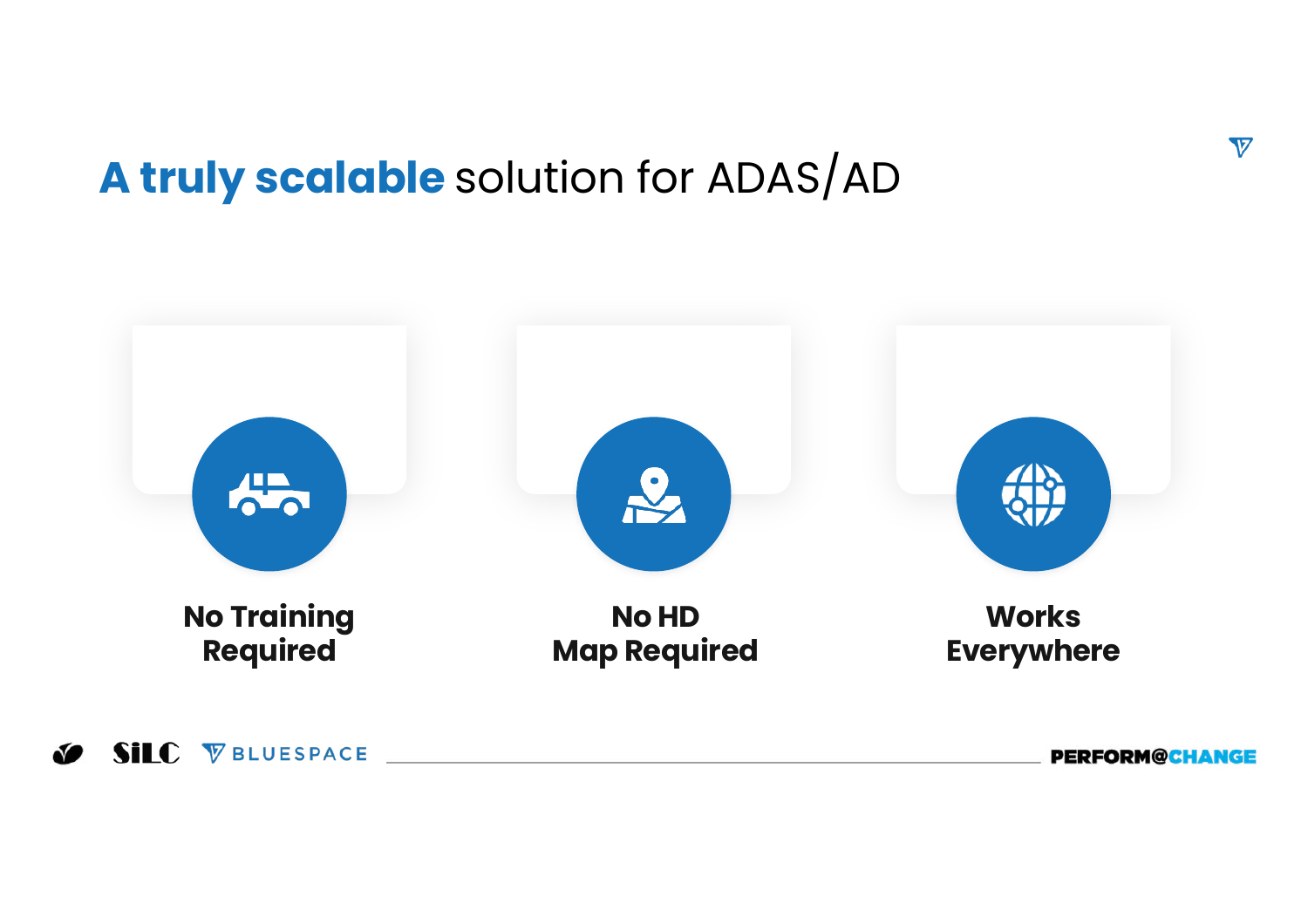## **Performance**

That wasn't possible before



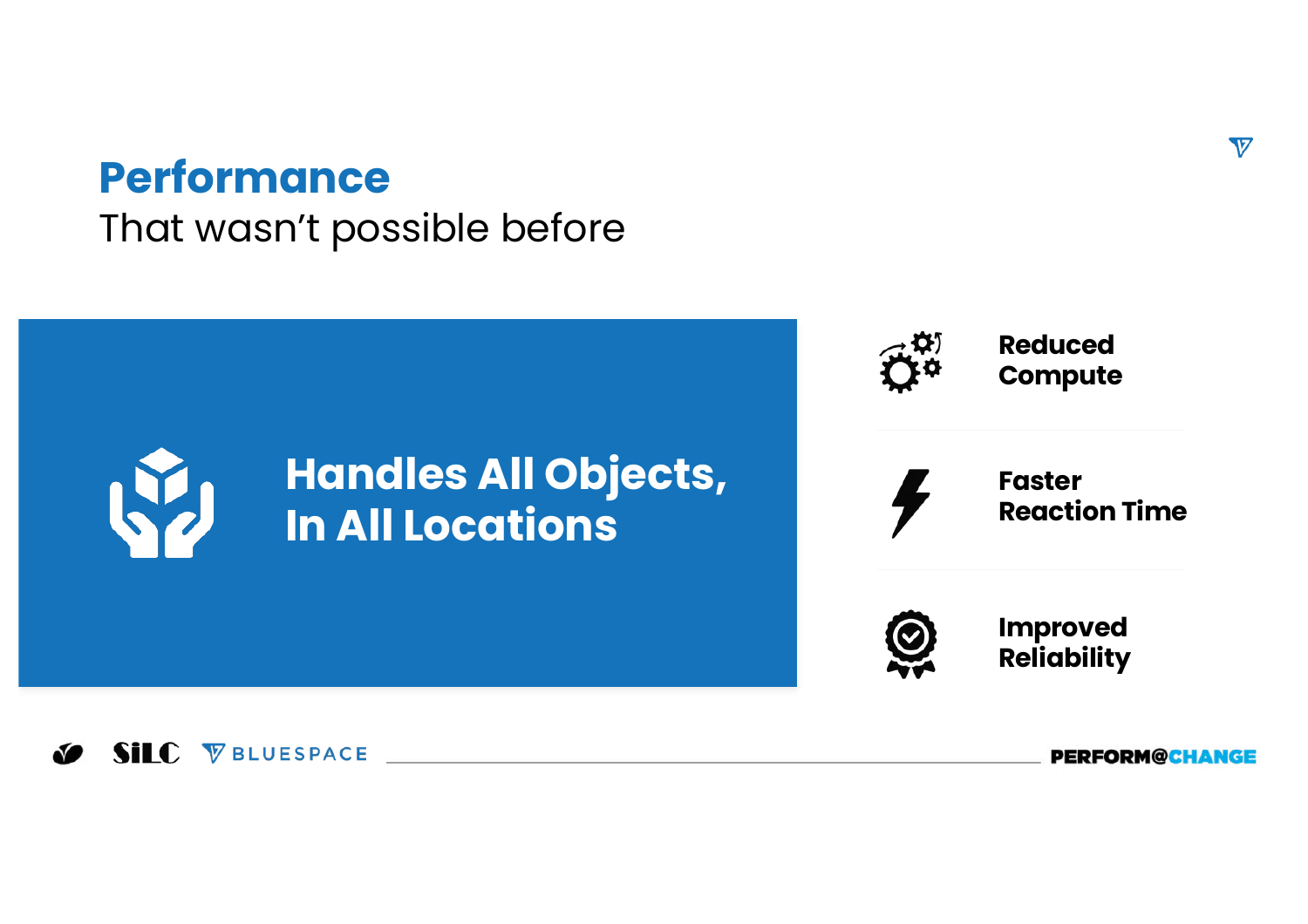# **Enabling commercialization** of L3/L4 driving

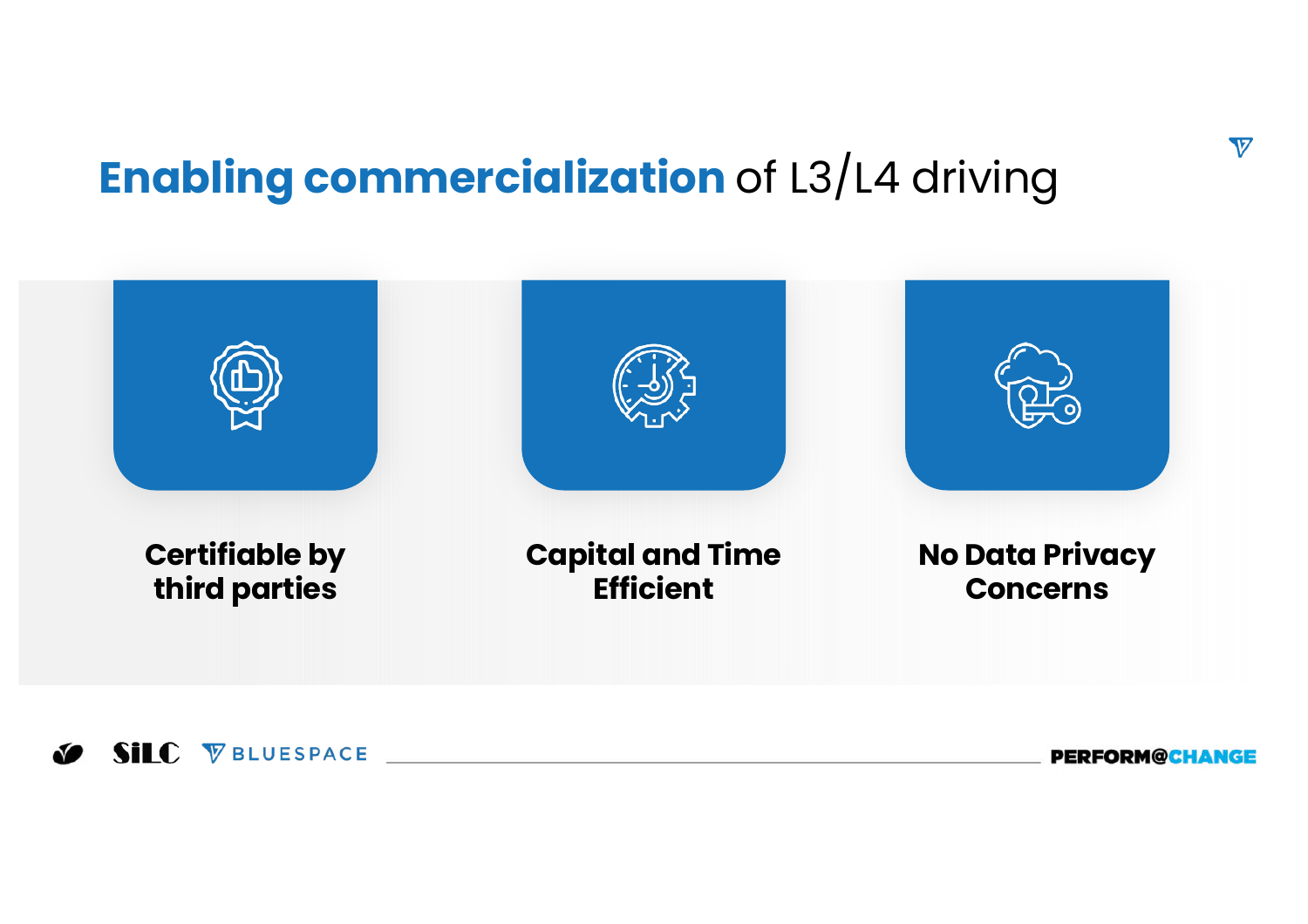# **How do we do on public roads?** See for yourself



Works for all objects in all locations

Measures velocity and rotation in single frame



Has no dependency on prior training nor HD map



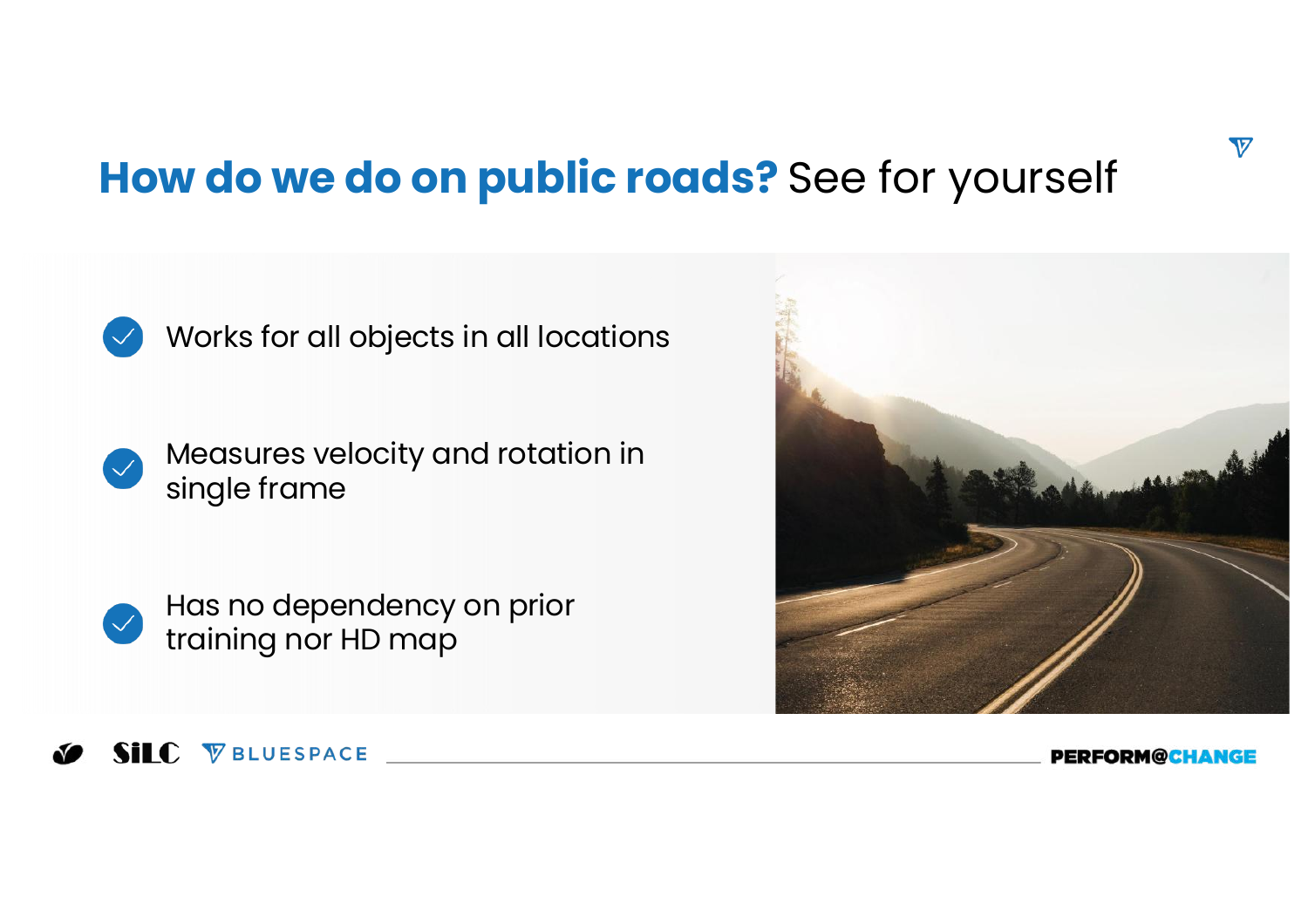# **Navigating through mixed traffic**

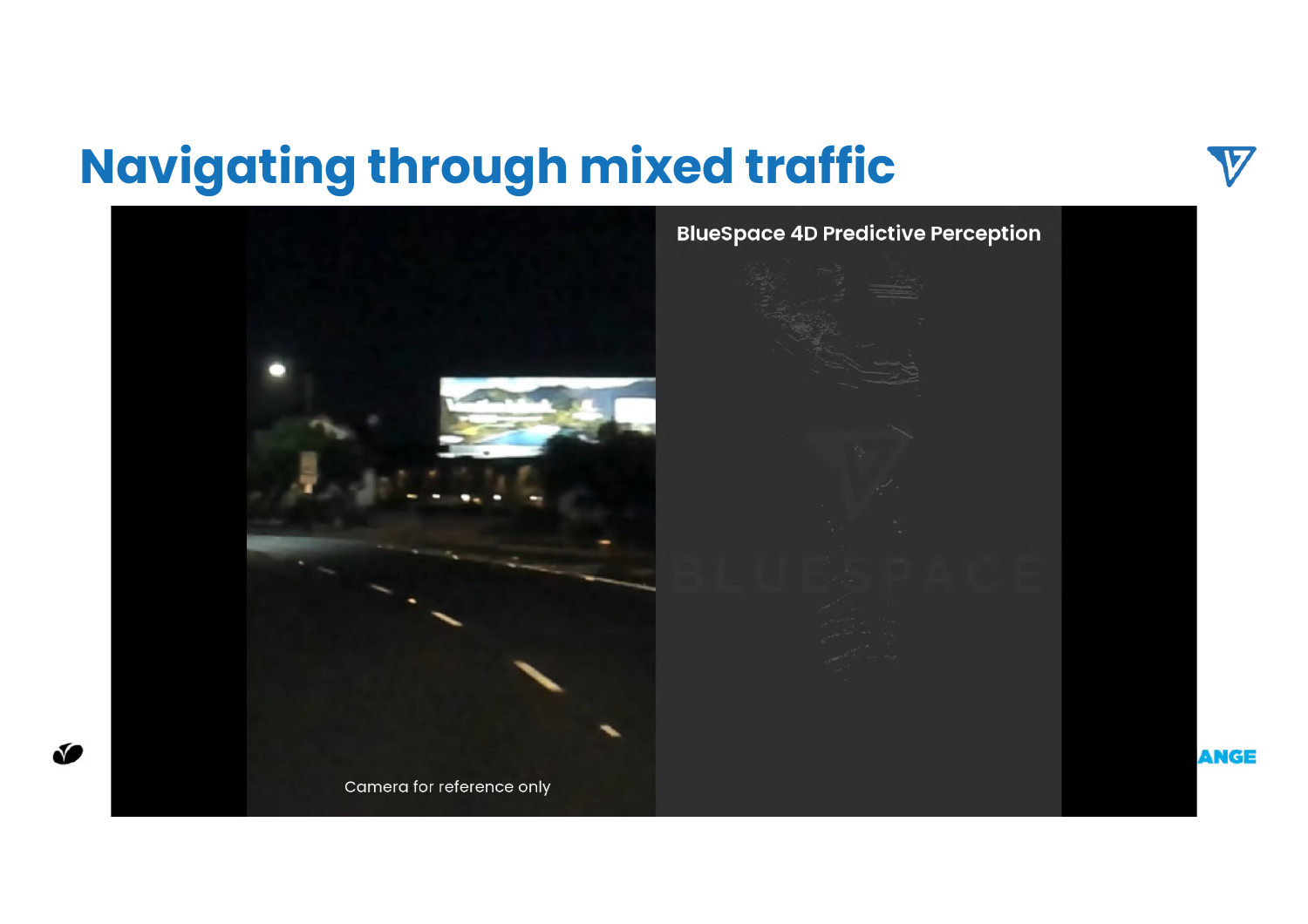# **Effective with vulnerable road users**

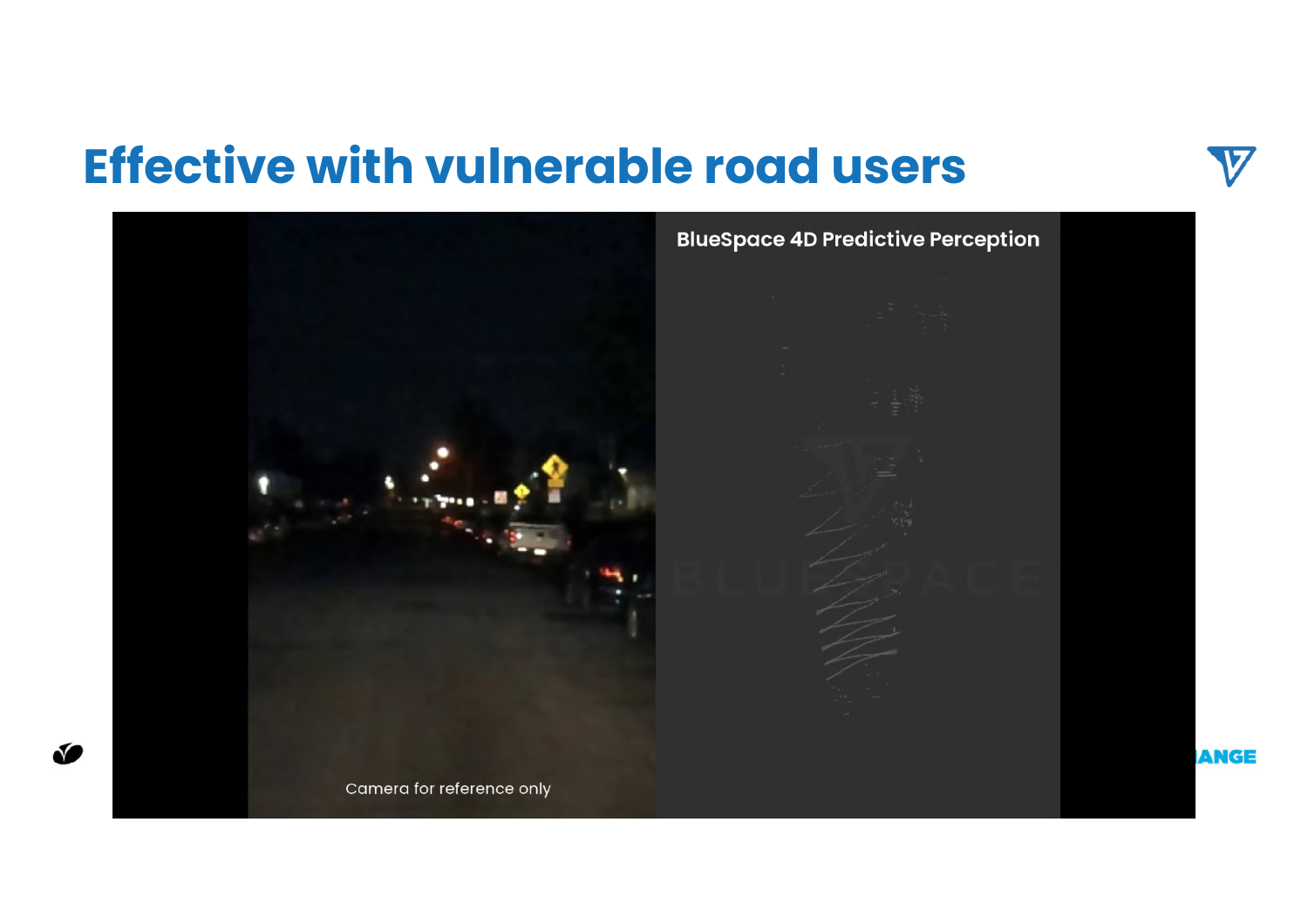## **Scalable solution** for L3+ commercialization



### **Perception Without Boundaries**

- Any place
- Any object
- Immediately deployable

*Where do you want to go?* contact us at partners@bluespace.ai  $\overline{\mathbf{v}}$ 

SILC VBLUESPACE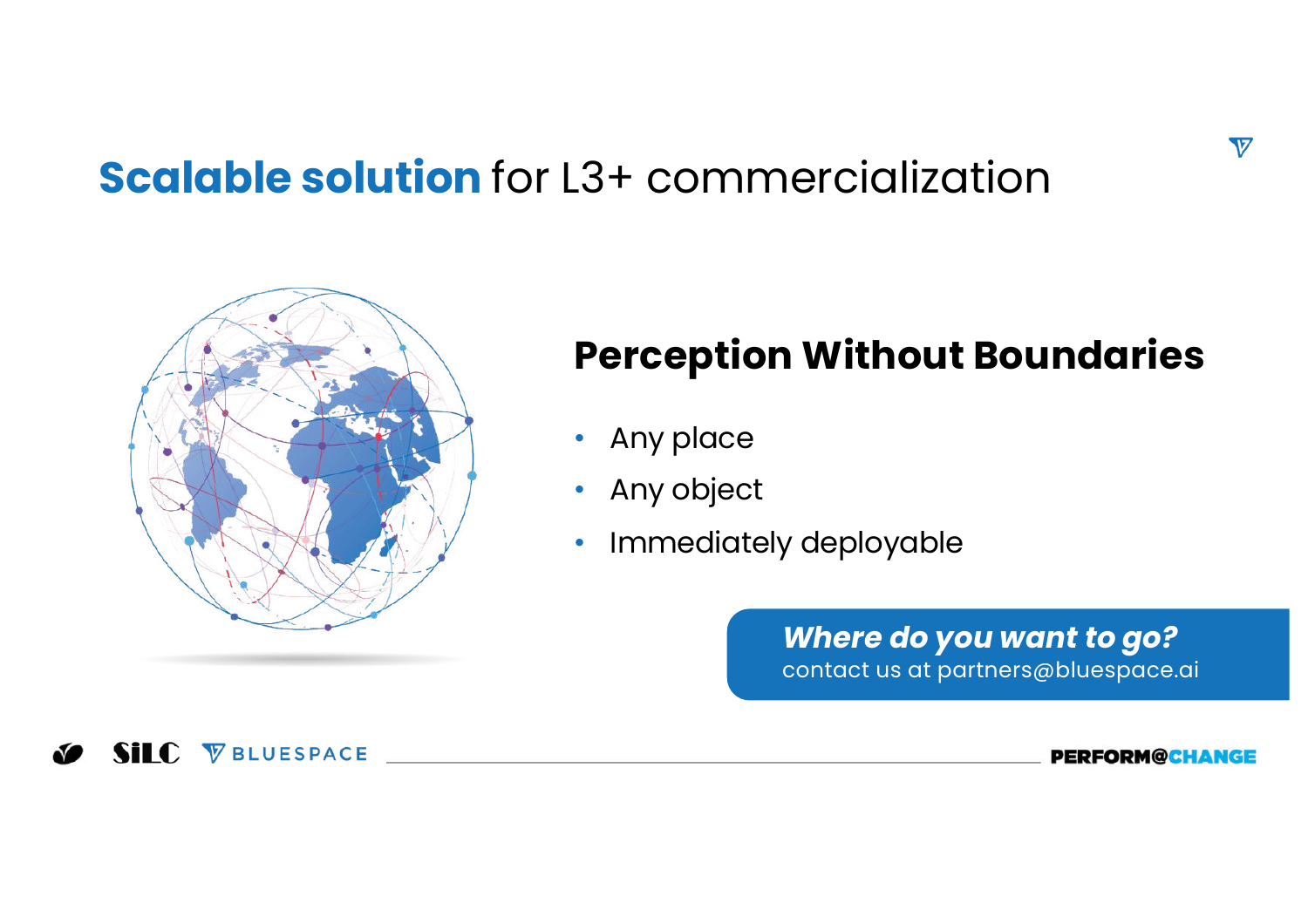# **Experience it yourself first hand**

Smart headlamp will be available on demo vehicle

**Q1 22**

# **Want to see this in your car? Let's talk!**



SILC **VBLUESPACE**